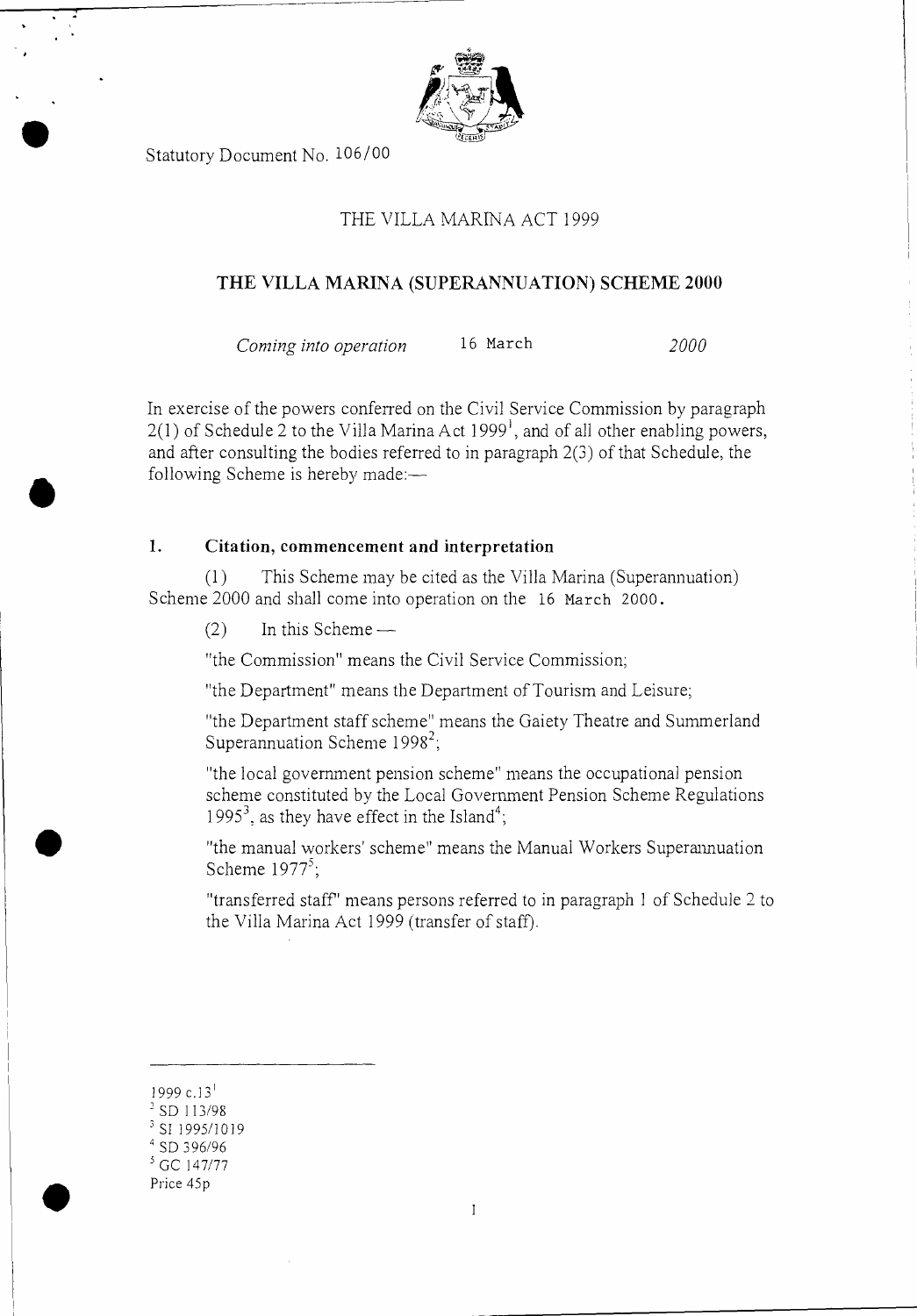## **2. Election by former Corporation staff**

(1) This paragraph applies to transferred staff who immediately before the appointed day —

- (a) were employed by Douglas Corporation in an administrative. technical, professional or clerical capacity, and
- (b) were members of the local government pension scheme.

(2) Within one month after the coming into operation of this Scheme the Civil Service Commission shall give each person to whom this paragraph applies notice in writing requesting him to notify the Commission in writing, not later than such date as is specified in the notice, whether he wishes —

(a) to remain a member of the local government pension scheme, or

(b) to be a member of the Department staff scheme.

(3 ) The date specified in a notice under sub-paragraph (2) shall not be earlier than 6 months after the date on which the notice is given.

(4) Where a person to whom this paragraph applies notifies the Commission on or before the date specified in the notice under sub-paragraph (2) that he wishes to become a member of the Department staff scheme, he shall be deemed to have become a member of that scheme on the 14th March 2000.

(5 ) Paragraph 4 (medical examination) of the Department staff scheme shall not apply in the case of a person to whom this paragraph applies.

(6) Where sub-paragraph (4) does not apply, a person to whom this paragraph applies shall remain a member of the local government pension scheme.

#### **3. Election by former Corporation manual workers**

**(1)** This paragraph applies to transferred staff who immediately before the appointed day —

- (a) were employed by Douglas Corporation otherwise than in an administrative, technical, professional or clerical capacity, and
- (b) were members of the local government pension scheme.

(2) Within one month after the coming into operation of this Scheme the Civil Service Commission shall give each person to whom this paragraph applies notice in writing requesting him to notify the Commission in writing, not later than such date as is specified in the notice, whether he wishes —

(a) to remain a member of the local government pension scheme, or

(b) to be a member of the manual workers' scheme.

•

 $(3)$  The date specified in a notice under sub-paragraph  $(2)$  shall not be earlier than 6 months after the date on which the notice is given.

(4) Where a person to whom this paragraph applies notifies the Commission on or before the date specified in the notice under sub-paragraph (2) that he wishes to become a member of the manual workers' scheme, he shall be deemed to have become a member of that scheme on the 14th March 2000.

 $\overline{2}$